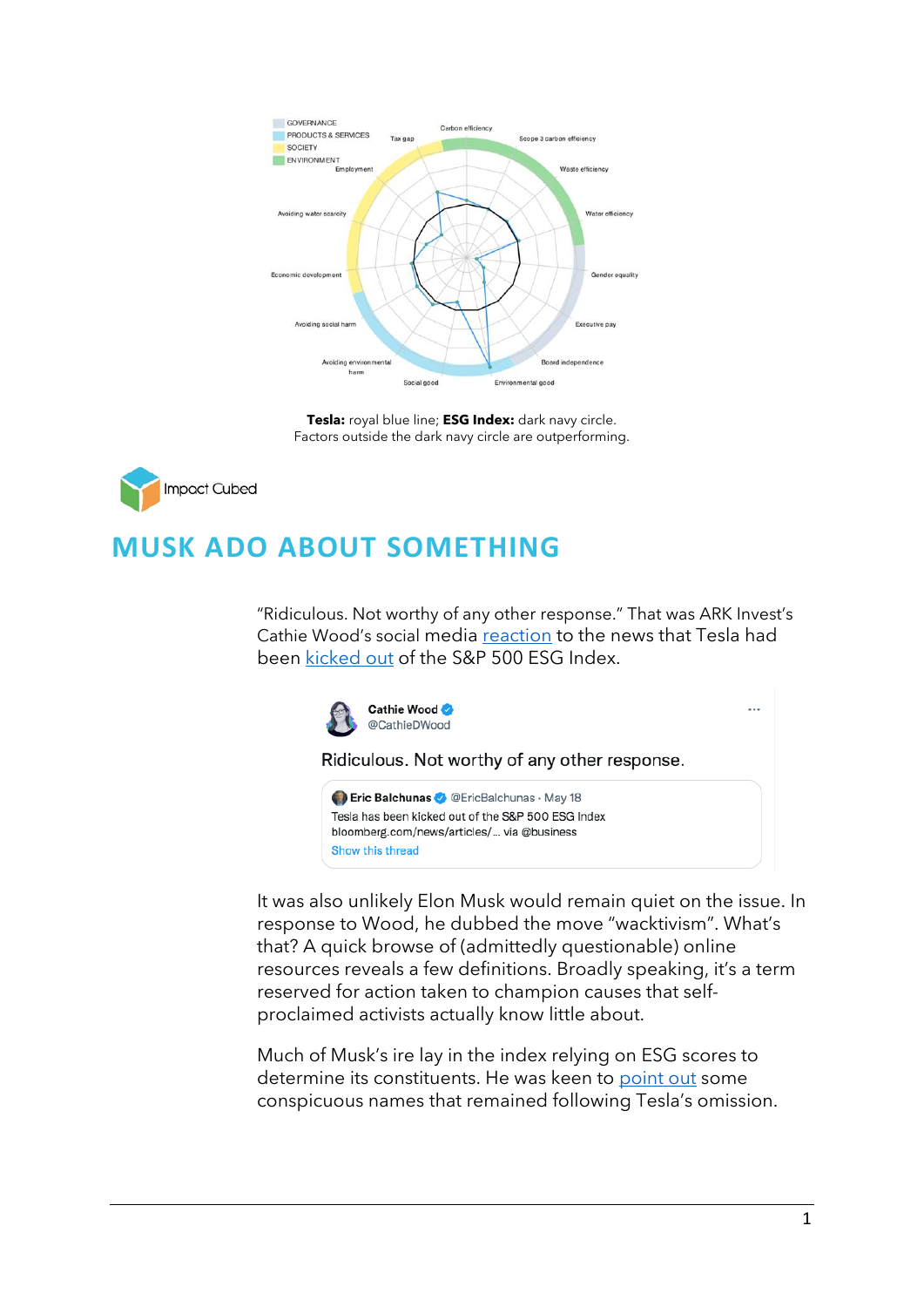

At Impact Cubed we deal in ESG and have to say that Musk makes some relevant points about ESG ratings. Ratings are subjective, lack transparency and confuse investors. Most ratings don't focus on the positive impacts from a company's products and services. And as we've [previously noted,](https://www.impact-cubed.com/publication?file=ESG_Would%20you%20mix%20red%20and%20white%20wine%20in%20a%20glass_Impact%20Cubed_11May%202021.pdf) they can also dilute positive company characteristics with negative ones.

A company may get a high ESG score because it ranks well from a governance standpoint. It may not have a gender pay gap. The chasm between average and executive compensation may be small. And all this may offset the fact the company is a big polluter.

It should be investors, not Impact Cubed - and especially not third party rating firms – who decide what they want to finance in their portfolios. And why would you rely on opaque, subjective ratings when you can use readily available, factual ESG data and tech-powered tools to measure companies on individual factors you care about? See the image below, for example, showing how Tesla stacks up against the S&P 500 ESG Index:



**Tesla:** royal blue line; **ESG Index:** dark navy circle. Factors outside the dark navy circle are outperforming.

As you can see, Tesla vastly outperforms the index with its SDGaligned, environmentally good revenue from its products. This makes sense. Tesla's cars will cut carbon emissions from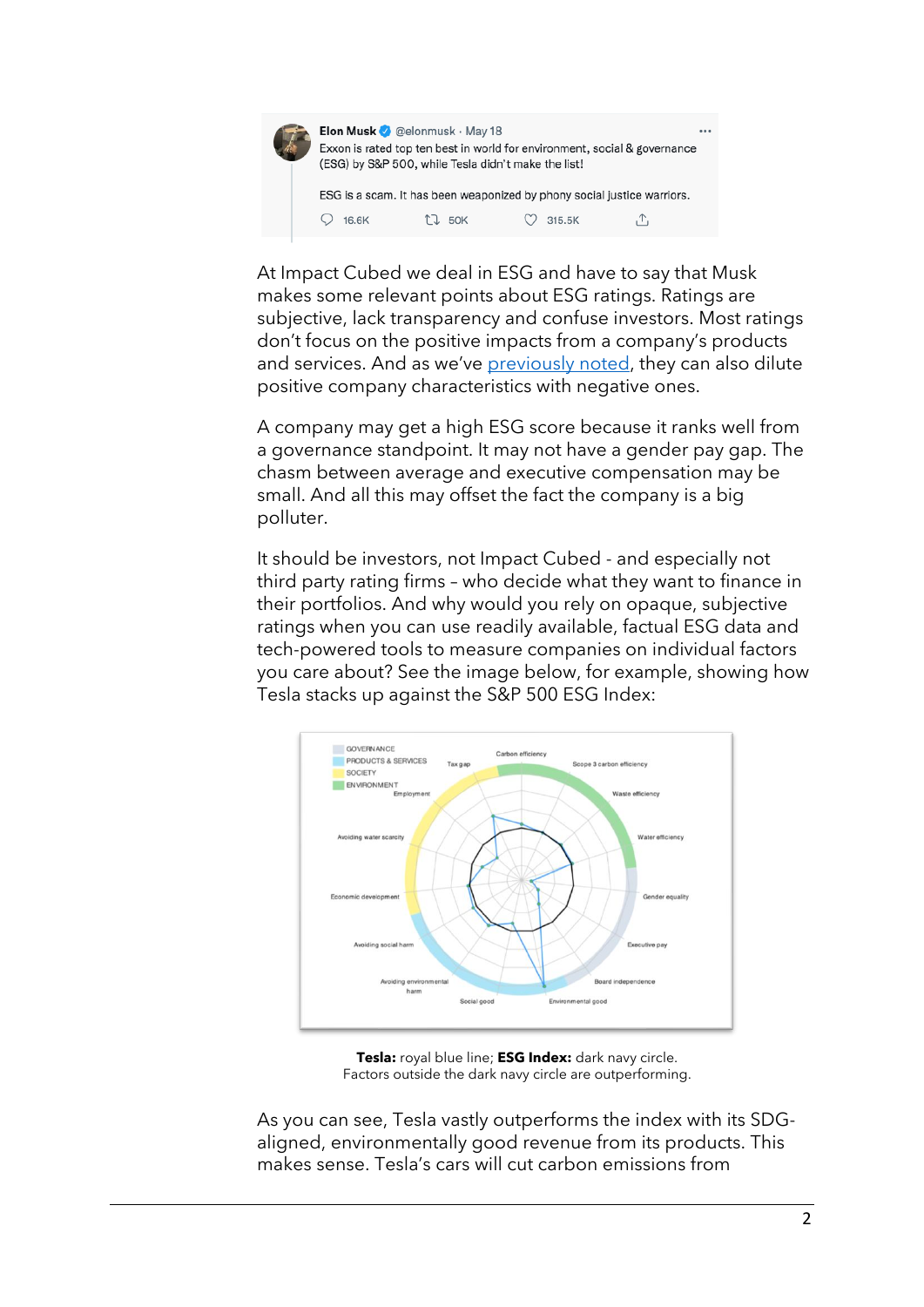transportation – one of the sectors contributing most to climate change.

Musk's anger is even more understandable when you compare Tesla's performance to Ford, which remains in the ESG index. Ford lags Tesla on environmentally good revenue from electric vehicles as well as social factors (tax gap, economic development, and avoiding water scarcity). Overall, Ford has a negative net impact (-259 bps) and Tesla has a positive net impact (38 bps) compared to the index.



**Tesla**: orange; **Ford**: blue; **ESG Index**: dotted line. Factors outside the dotted line are outperforming the index.

You may also notice from this graph, however, that when it comes to governance Tesla is on par with Ford on board independence but below Ford on gender equality and executive pay. And, both companies rank below the index averages for these governance factors.

Should we ignore Tesla's (or Ford's) underperformance in these areas? Of course not. Investors should know about the way the firm operates. Access to this information allows them to make informed decisions about whether to include the company in portfolios.

A sustainable investor who cares most about climate may well want exposure to Tesla. Those with more of a slant towards governance may wish to exclude the stock. But this is only possible if the investor can see the facts. That won't happen with opaque rating systems applying their own subjective weights to different topics.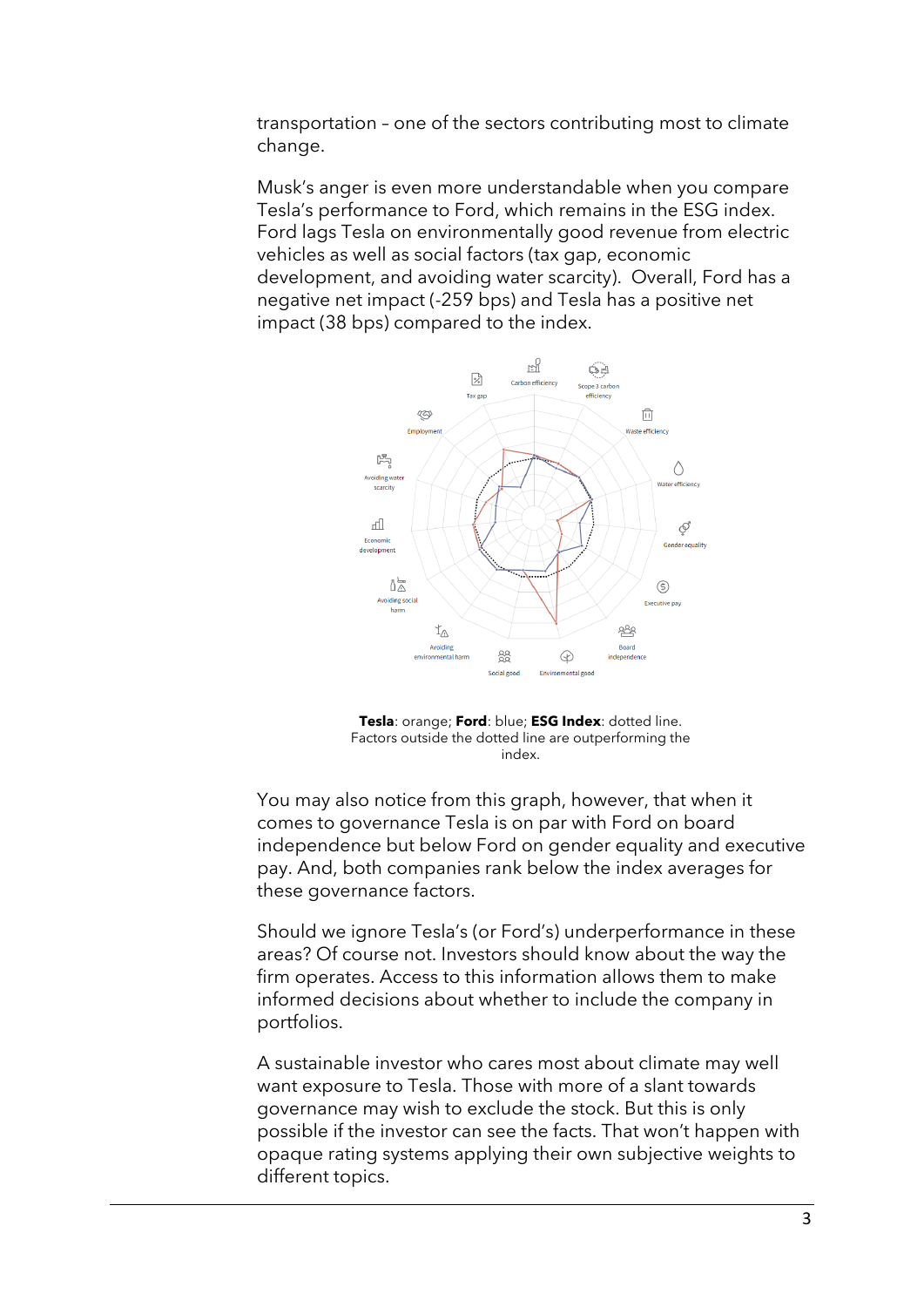And, since Musk publicly referenced the company, let's look at how Tesla stacks up against Exxon. Is Exxon a better sustainable investment than Tesla? Both outperform the index on some factors, with Exxon generally better on social and governance factors and worse on environmental ones. Not surprisingly, Exxon's revenue from environmentally harmful products is much worse than the index and Tesla's revenue from environmentally good products is much better than the index. Overall, taking into account both the operations and products, the net impact of Exxon is -590 bps and Tesla is 38 bps relative to the index.



**Tesla**: orange; **Exxon**: blue; **ESG Index**: dotted line. Factors outside the dotted line are outperforming the index.

Would you like to try out Impact Cubed's Platform to see the facts and do some comparisons yourself? Get in touch at [info@impact](mailto:info@impact-cubed.com)[cubed.com.](mailto:info@impact-cubed.com)

## **ABOUT IMPACT CUBED**

Impact Cubed provides ESG analytics and investment solutions for building more sustainable portfolios with greater impact. It combines an award-winning approach to integrating impact into risk and return with technology-enhanced portfolio design and management. The outcome is a seamless approach to customised sustainable investing.

You can find out more about our data and portfolio models at [www.impact-cubed.com](http://www.impact-cubed.com/) and if you would like to contact us at [info@impact-cubed.com](mailto:info@impact-cubed.com) we would be happy to hear from you.